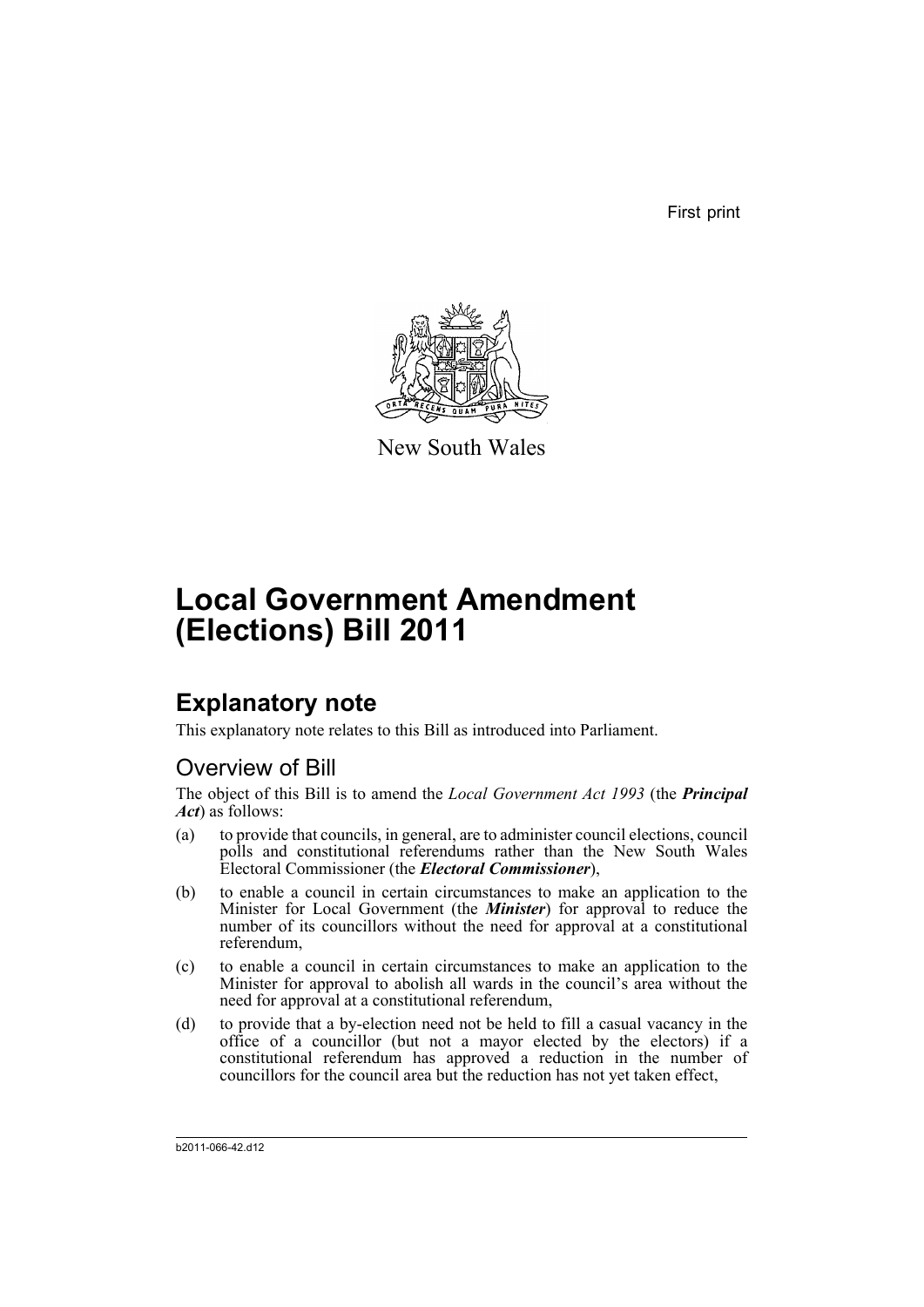Explanatory note

- (e) to increase the period before the next ordinary election of the councillors during which a council may apply to the Minister to dispense with the requirement to hold a by-election for a casual vacancy in the office of a councillor (including a mayor elected by the electors of an area) from the current effective 12 months to 18 months,
- (f) to make amendments of a consequential, savings and transitional nature.

### Outline of provisions

**Clause 1** sets out the name (also called the short title) of the proposed Act.

**Clause 2** provides for the commencement of the proposed Act on the date of assent to the proposed Act.

### **Schedule 1 Amendment of Local Government Act 1993 No 30**

### **Councils to administer council elections, council polls and constitutional referendums**

**Schedule 1 [9]** provides that council elections (and, by operation of section 18 of the Principal Act, council polls and constitutional referendums) are to be administered by the general manager of the council concerned.

The general manager is to appoint a returning officer and a substitute returning officer for each such election. The returning officer is to appoint one or more electoral officials. An employee of a council for an area cannot be appointed as a returning officer or substitute returning officer for that area. However, an electoral official may be an employee of the council. A general manager cannot be appointed as a returning officer, substitute returning officer or electoral official for any area.

However, a council may, within 12 months after an ordinary election of councillors for the area, resolve that the council is to enter into a contract or make arrangements with the Electoral Commissioner for the Electoral Commissioner to administer all elections for the council (other than elections of mayors and deputy mayors by councillors). If such a contract is entered into or such arrangements made, the Electoral Commissioner is to administer all the elections of the council until the conclusion of the following ordinary election for councillors.

**Schedule 1 [17]** inserts a savings and transitional provision into the Principal Act to provide that a council may resolve, before 31 October 2011 (or such later date as may be prescribed by the regulations under the Principal Act), to retain the Electoral Commissioner to administer its elections (other than elections of mayors and deputy mayors by councillors), council polls and constitutional referendums until the conclusion of the 2012 ordinary election for councillors.

**Schedule 1 [5], [6], [10]–[13] and [15]** make consequential amendments.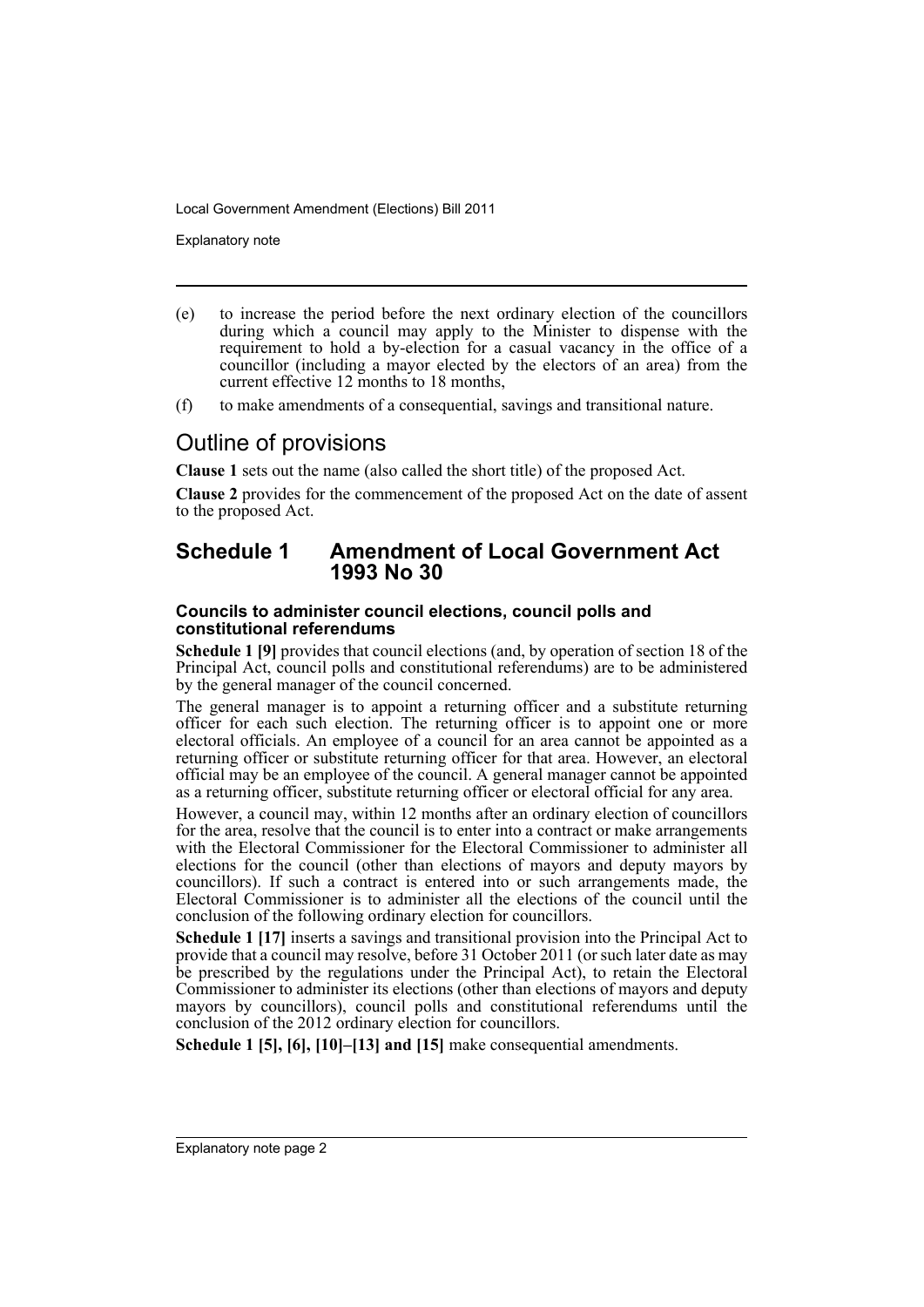Explanatory note

**Schedule 1** [1] makes a consequential amendment to provide that a council need not invite tenders before entering into a contract with the Electoral Commissioner for the administration of the council's elections, council polls and constitutional referendums.

**Schedule 1 [14]** provides that the Director-General of the Department of Premier and Cabinet (the *Director-General*) may recover the reasonable expenses incurred by the Director-General in, or in respect of, the preparation a Departmental representative's report under Division 1 (Inquiries and reviews) of Part 5 (Inquiries, reviews and surcharging) of Chapter 13 (How are councils made accountable for their actions?) of the Principal Act that relates to the administration of an election by a general manager, including investigation expenses of the Director-General or the Departmental representative.

### **Ministerial approvals for reduction in number of councillors without constitutional referendum**

Section 224A of the Principal Act (Approval to reduce number of councillors) was inserted into that Act by the *Local Government Amendment Act 2005* and provides that the Minister may approve a reduction in the number of councillors of a council without the need for approval at a constitutional referendum. Under the section, at least 21 days' public notice of the council's proposal is required and submissions made to the council by interested members of the public must be forwarded to the Minister. An application for reduction under that section could be made by a council only within the period of 12 months after the section's commencement (that is before 15 July 2006).

**Schedule 1 [4]** provides that a new application may be made under section 224A during the 5 month period after the proposed Act's commencement.

**Schedule 1 [3]** provides that at least 42 days' public notice (rather than 21 days) of the council's proposal is required.

### **Ministerial approvals for abolition of wards without constitutional referendum**

**Schedule 1 [2]** enables the Minister, on application by a council, to approve the abolition of all wards of the council's area. At least 42 days' public notice of the council's proposal is required to be given and submissions made to the council by interested members of the public must be forwarded to the Minister. An application for approval of such an abolition may be made by a council only within the period of 5 months after the commencement of the proposed Act.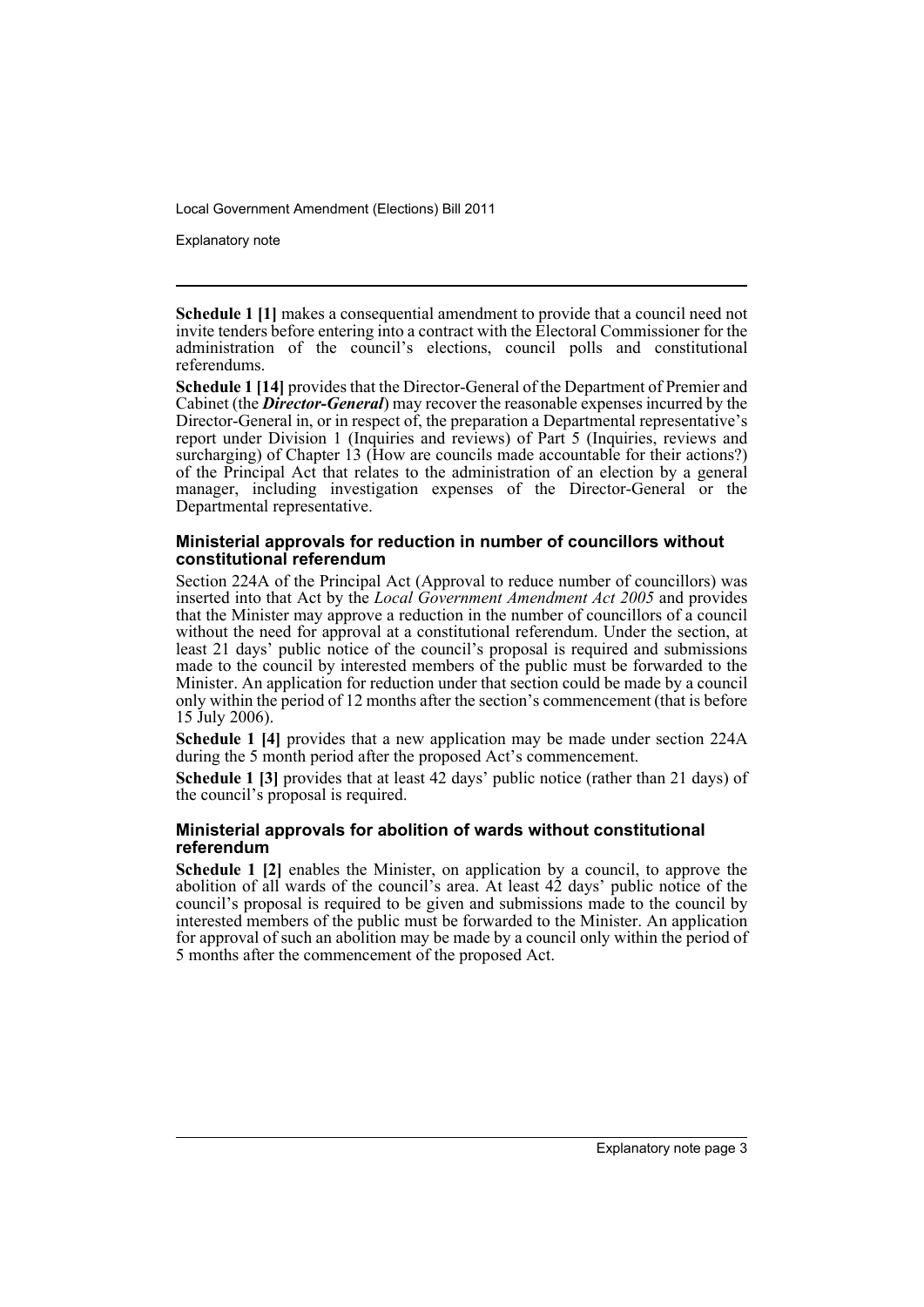Explanatory note

### **Casual vacancies need not to be filled where councillor numbers reduced and approved by constitutional referendum**

**Schedule 1 [8]** provides that a by-election is not to be held to fill a casual vacancy in the office of a councillor (but not a mayor elected by the electors) if a constitutional referendum has approved a reduction in the number of councillors for the council area but the reduction has not yet taken effect.

### **Increase of period during which by-elections may be dispensed with**

Section 294 of the Principal Act provides that a council may apply to the Minister to dispense with the requirement to hold a by-election for a casual vacancy in the office of a councillor (including a mayor elected by the electors of an area) that has occurred during the 12 months before an ordinary election of the councillors. **Schedule 1 [7]** provides that such an application may be made if the casual vacancy occurs 18 months (rather than 12 months) before an ordinary election of the councillors.

### **Savings and transitional provisions**

**Schedule 1 [16] and [17]** make amendments of a savings and transitional nature.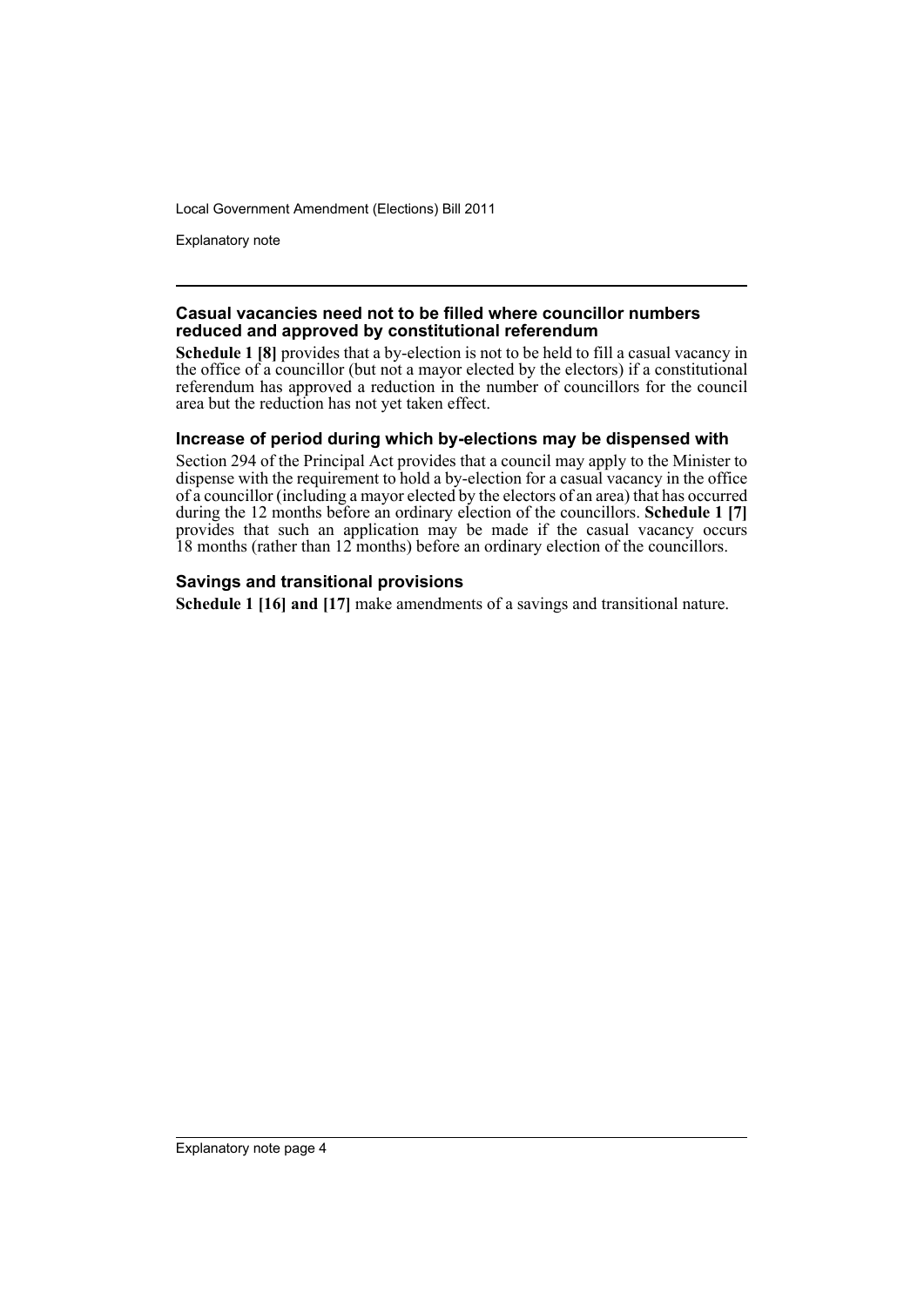First print



New South Wales

## **Local Government Amendment (Elections) Bill 2011**

### **Contents**

|                                                         | Page |
|---------------------------------------------------------|------|
| Name of Act                                             |      |
| 2 Commencement                                          |      |
| Schedule 1 Amendment of Local Government Act 1993 No 30 | 3    |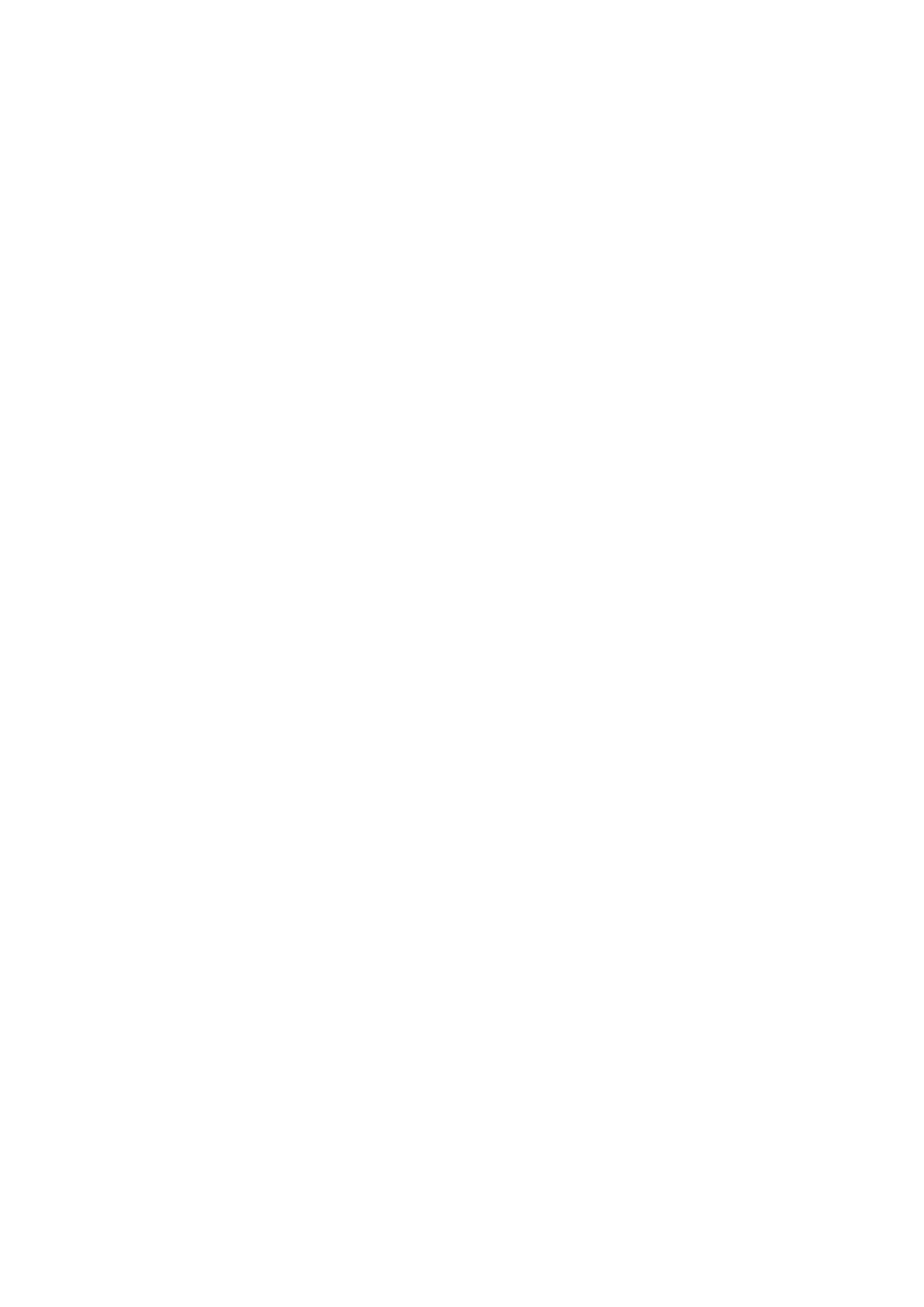

New South Wales

## **Local Government Amendment (Elections) Bill 2011**

No , 2011

### **A Bill for**

An Act to amend the *Local Government Act 1993* in relation to the administration of local council elections, the process for reducing councillor numbers and the abolition of wards in a council area and by-elections for civic office; and for other purposes.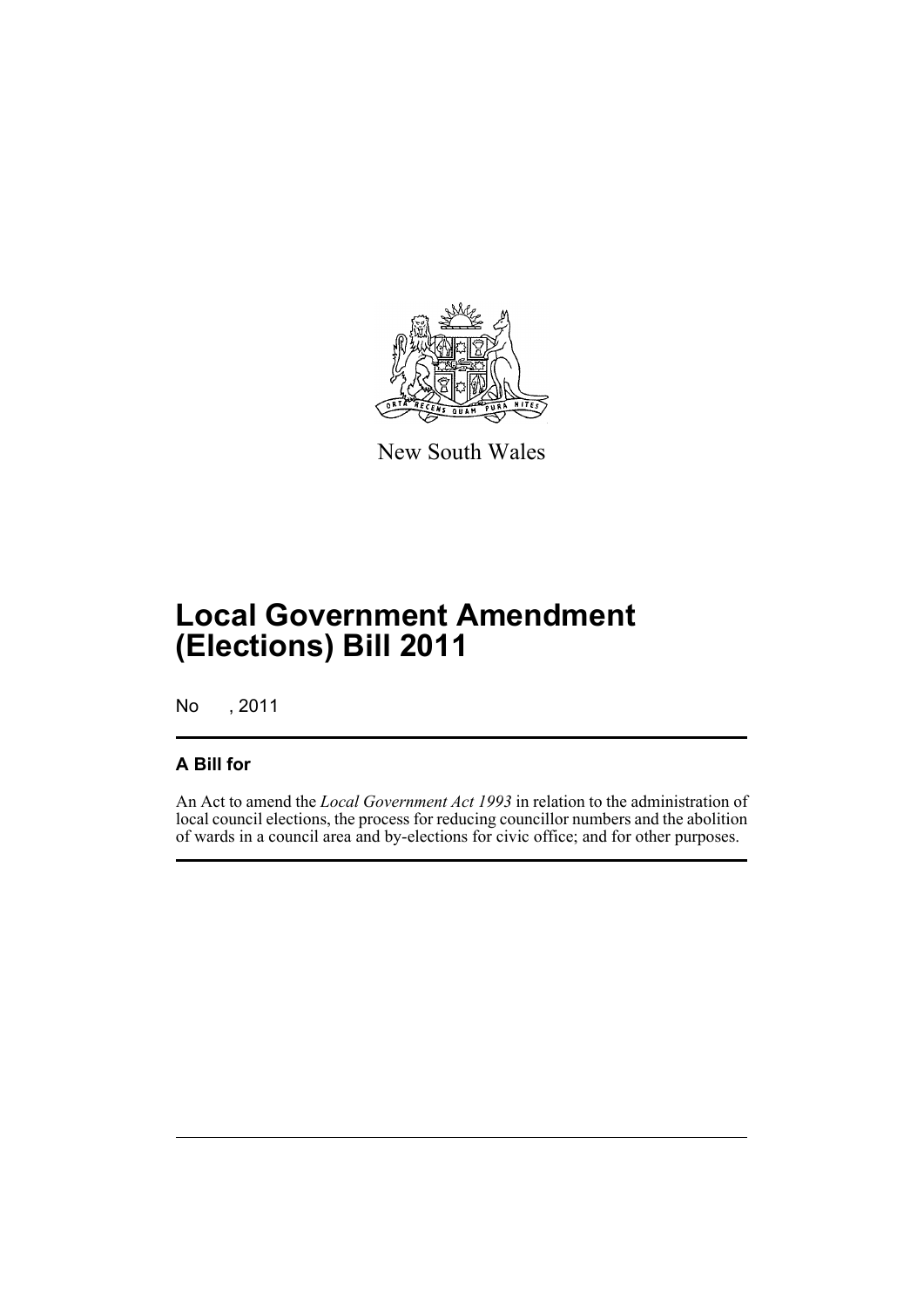<span id="page-7-1"></span><span id="page-7-0"></span>

| The Legislature of New South Wales enacts: |                                                                          |                |
|--------------------------------------------|--------------------------------------------------------------------------|----------------|
|                                            | Name of Act                                                              | $\mathcal{P}$  |
|                                            | This Act is the <i>Local Government Amendment (Elections) Act 2011</i> . | 3              |
|                                            | Commencement                                                             | $\overline{a}$ |
|                                            | This Act commences on the date of assent to this Act.                    | 5              |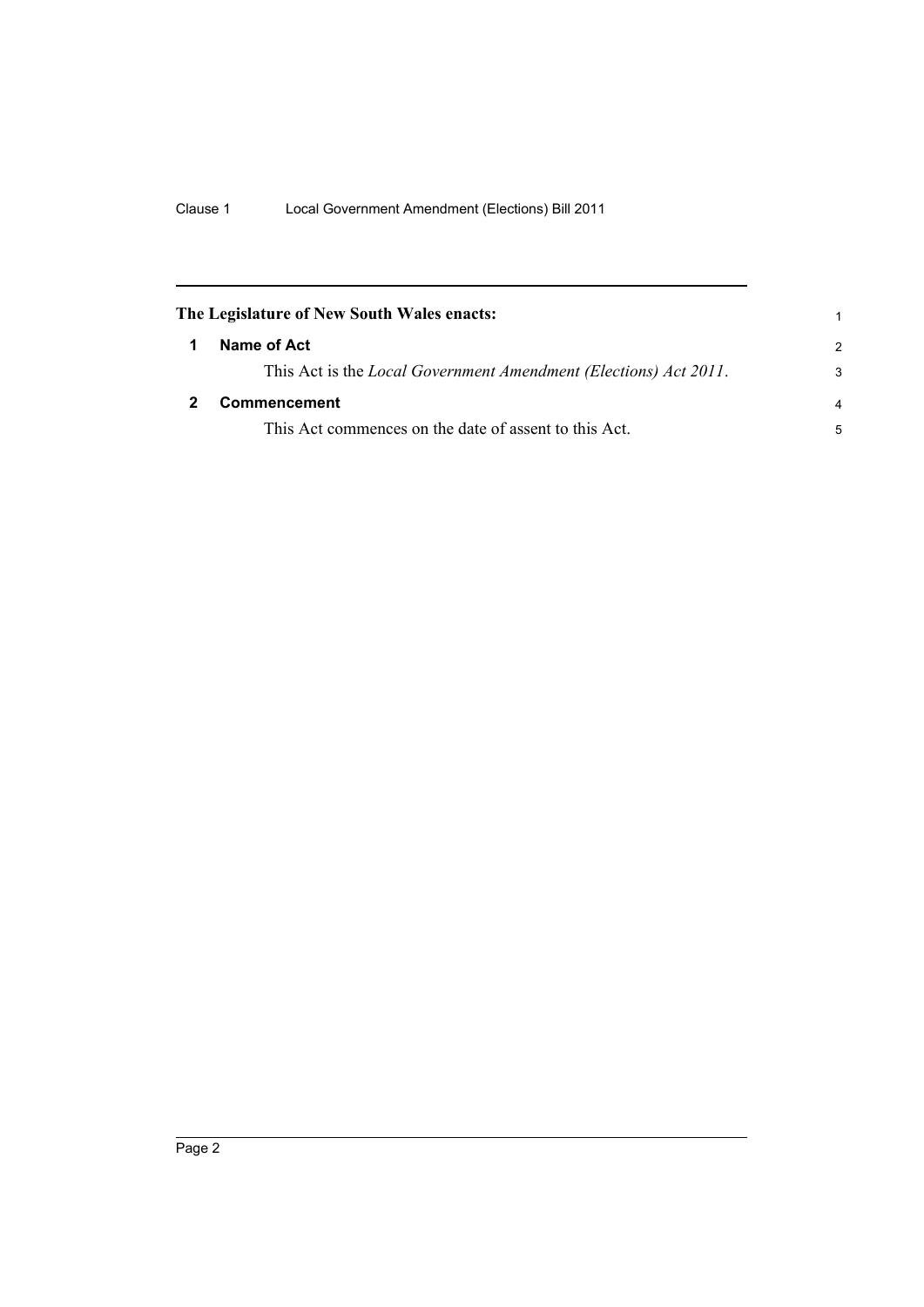Amendment of Local Government Act 1993 No 30 Schedule 1

<span id="page-8-0"></span>

|     | <b>Schedule 1</b> |                     | <b>Amendment of Local Government Act</b><br>1993 No 30                                                                                                                                                                          | 1<br>$\overline{2}$  |
|-----|-------------------|---------------------|---------------------------------------------------------------------------------------------------------------------------------------------------------------------------------------------------------------------------------|----------------------|
| [1] |                   |                     | Section 55 What are the requirements for tendering?                                                                                                                                                                             | 3                    |
|     |                   |                     | Insert at the end of section 55 $(3)$ :                                                                                                                                                                                         | 4                    |
|     |                   |                     | a contract or arrangement between a council and the<br>$\bullet$<br>Electoral Commissioner for the Electoral Commissioner to<br>administer the council's elections, council polls and<br>constitutional referendums.            | 5<br>6<br>7<br>8     |
| [2] |                   | <b>Section 210B</b> |                                                                                                                                                                                                                                 | 9                    |
|     |                   |                     | Insert after section 210A:                                                                                                                                                                                                      | 10                   |
|     | 210B              |                     | Approval to abolish all wards in council's area                                                                                                                                                                                 | 11                   |
|     |                   | (1)                 | A council may resolve to make an application to the Minister to<br>approve the abolition of all wards of the council's area.                                                                                                    | 12<br>13             |
|     |                   | (2)                 | The council must give not less than 42 days' public notice of its<br>proposed resolution.                                                                                                                                       | 14<br>15             |
|     |                   | (3)                 | After passing the resolution, the council must forward to the<br>Minister a copy of the resolution, a summary of any submissions<br>received by it and its comments concerning those submissions.                               | 16<br>17<br>18       |
|     |                   | (4)                 | The Minister may approve the application or may decline to<br>approve it.                                                                                                                                                       | 19<br>20             |
|     |                   | (5)                 | If the Minister approves the application, all the wards in the<br>council's area are abolished with effect on and from the day<br>appointed for the next ordinary election of councillors after the<br>application is approved. | 21<br>22<br>23<br>24 |
|     |                   | (6)                 | Section 16 does not apply to a resolution of a council to make an<br>application to the Minister under this section.                                                                                                            | 25<br>26             |
|     |                   | (7)                 | An application may be made under this section only within the<br>period of 5 months from the commencement of this section.                                                                                                      | 27<br>28             |
|     |                   | (8)                 | Nothing in this section prevents a council from making more than<br>one application under this section or from taking action under<br>section 210 to abolish all wards of the council's area.                                   | 29<br>30<br>31       |
| [3] |                   |                     | Section 224A Approval to reduce number of councillors                                                                                                                                                                           | 32                   |
|     |                   |                     | Omit "21 days' public notice" from section 224A (2).                                                                                                                                                                            | 33                   |
|     |                   |                     | Insert instead "42 days' public notice".                                                                                                                                                                                        | 34                   |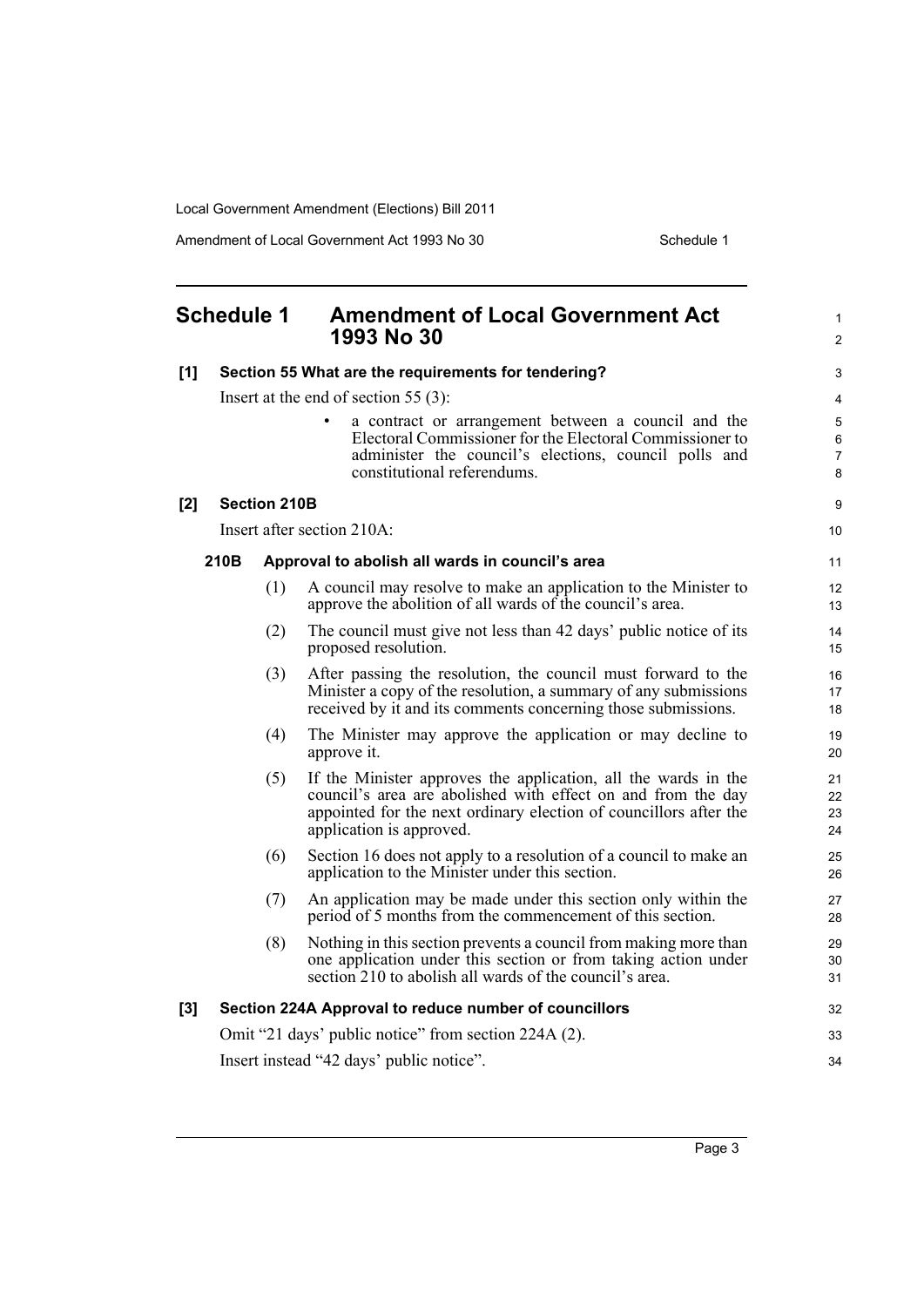Schedule 1 Amendment of Local Government Act 1993 No 30

#### **[4] Section 224A (7)** Omit the subsection. Insert instead: (7) An application may be made under this section after the commencement of the *Local Government Amendment (Elections) Act 2011* but before the expiry of 5 months after that commencement. **[5] Chapter 10, introduction note** Insert "the general manager of the council or" before "the Electoral Commissioner". **[6] Section 292** Omit the section. Insert instead: **292 When is a by-election to be held?** A by-election to fill a casual vacancy in the office of a councillor or a mayor elected by the electors of an area is to be held on a Saturday that: (a) falls not later than 3 months after the vacancy occurs, and (b) is fixed by the general manager (in relation to an election administered by the general manager) or the Electoral Commissioner (in relation to an election administered by the Electoral Commissioner). **[7] Section 294 Dispensing with by-elections** Omit "on or after 1 October last preceding the end of the term of a council" from section 294 (1). Insert instead "within 18 months before the date specified for the next ordinary election of the councillors for the area". **[8] Section 294B** Insert after section 294A: **294B Casual vacancy not to be filled where councillor numbers reduced—approved by constitutional referendum** (1) Despite section 17 (2), a casual vacancy in the office of a councillor (but not a mayor elected by the electors) is not to be filled if a constitutional referendum has approved a reduction in the number of councillors but the reduction has not yet taken effect. 1 2 3 4 5 6 7 8 9 10 11 12 13 14 15 16 17 18 19 20 21  $22$ 23  $24$ 25 26 27 28 29  $30$ 31 32 33 34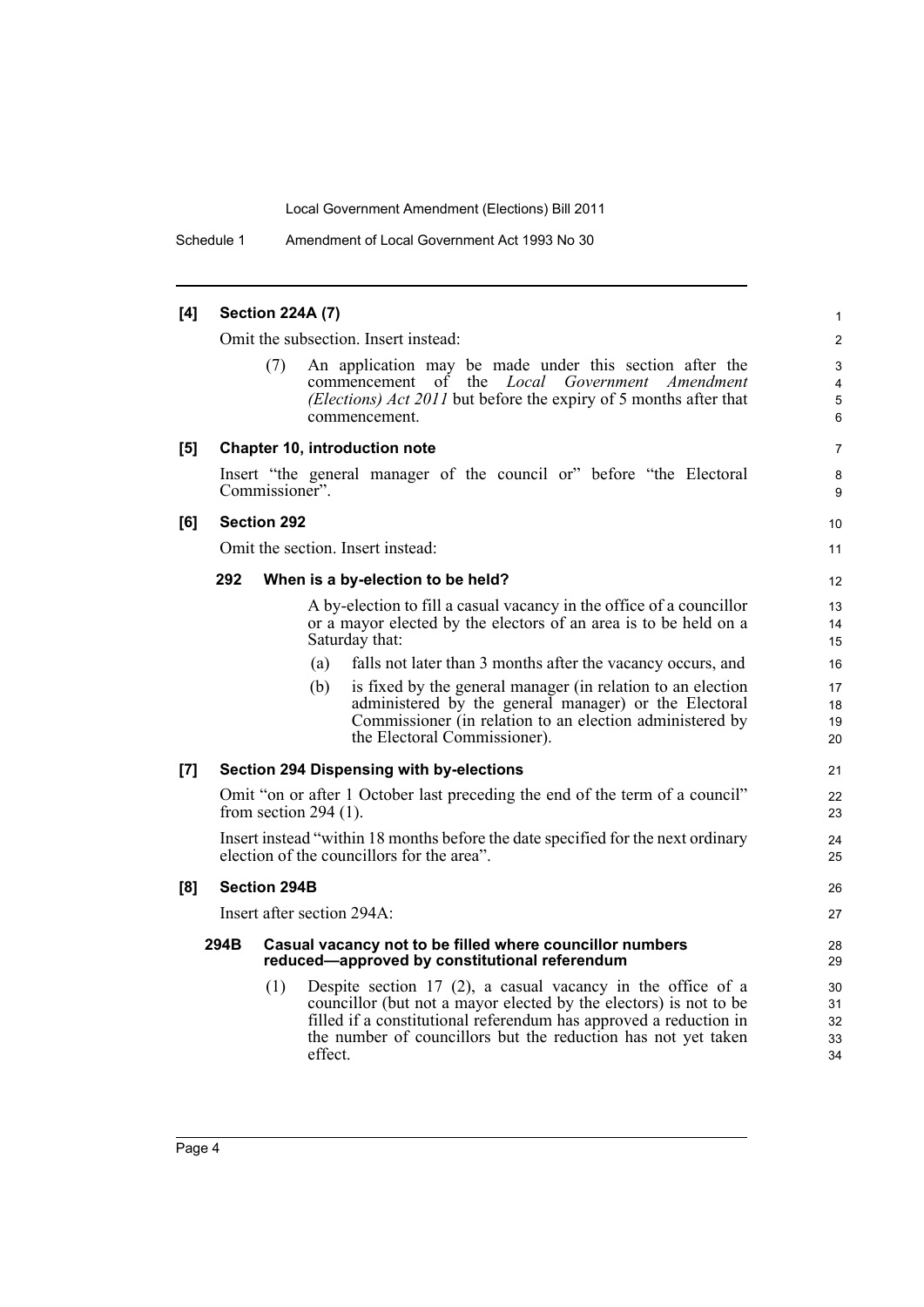Amendment of Local Government Act 1993 No 30 Schedule 1

|      | (2)               | However, subsection (1) does not authorise a vacancy to remain<br>unfilled if the vacancy will result in the council having less<br>councillors than the reduced number approved by the<br>constitutional referendum.                                                    | 1<br>$\overline{2}$<br>3<br>4 |
|------|-------------------|--------------------------------------------------------------------------------------------------------------------------------------------------------------------------------------------------------------------------------------------------------------------------|-------------------------------|
|      | (3)               | Subsection (1) applies to a casual vacancy whether occurring<br>before or after the commencement of this section or before or<br>after the constitutional referendum.                                                                                                    | 5<br>6<br>$\overline{7}$      |
| [9]  |                   | Chapter 10, Part 6, Division 1                                                                                                                                                                                                                                           | 8                             |
|      |                   | Omit the Division. Insert instead:                                                                                                                                                                                                                                       | 9                             |
|      | <b>Division 1</b> | <b>Administration of elections</b>                                                                                                                                                                                                                                       | 10 <sup>°</sup>               |
| 296  |                   | Elections to be administered by general manager of council or<br><b>Electoral Commissioner</b>                                                                                                                                                                           | 11<br>12 <sup>1</sup>         |
|      | (1)               | Elections for the purposes of this Chapter are to be administered<br>by the general manager of the council concerned.                                                                                                                                                    | 13<br>14                      |
|      |                   | Note. Section 18 provides that certain provisions of this Act (relating to<br>the conduct of elections) apply to council polls and constitutional<br>referendums, with such modifications as may be necessary, in the same<br>way as they apply to elections.            | 15<br>16<br>17<br>18          |
|      | (2)               | Despite subsection $(1)$ , a council may resolve that the council is<br>to enter into a contract or make arrangements with the Electoral<br>Commissioner for the Electoral Commissioner to administer all<br>elections for the council for the purposes of this Chapter. | 19<br>20<br>21<br>22          |
|      | (3)               | Such a resolution may only be made within 12 months after an<br>ordinary election of councillors for the council's area.                                                                                                                                                 | 23<br>24                      |
|      | (4)               | If such a contract is entered into or such arrangements made, the<br>Electoral Commissioner is to administer all the elections of the<br>council until the conclusion of the following ordinary election for<br>councillors.                                             | 25<br>26<br>27<br>28          |
|      | (5)               | In this section, <i>election</i> does not include an election of the mayor<br>or a deputy mayor by the councillors.                                                                                                                                                      | 29<br>30                      |
| 296A |                   | Elections administered by a general manager                                                                                                                                                                                                                              | 31                            |
|      | (1)               | This section applies to an election administered by the general<br>manager of a council.                                                                                                                                                                                 | 32<br>33                      |
|      | (2)               | The general manager is to appoint a returning officer and a<br>substitute returning officer for the election. In the absence of the<br>returning officer, the substitute returning officer is to exercise the<br>functions of the returning officer.                     | 34<br>35<br>36<br>37          |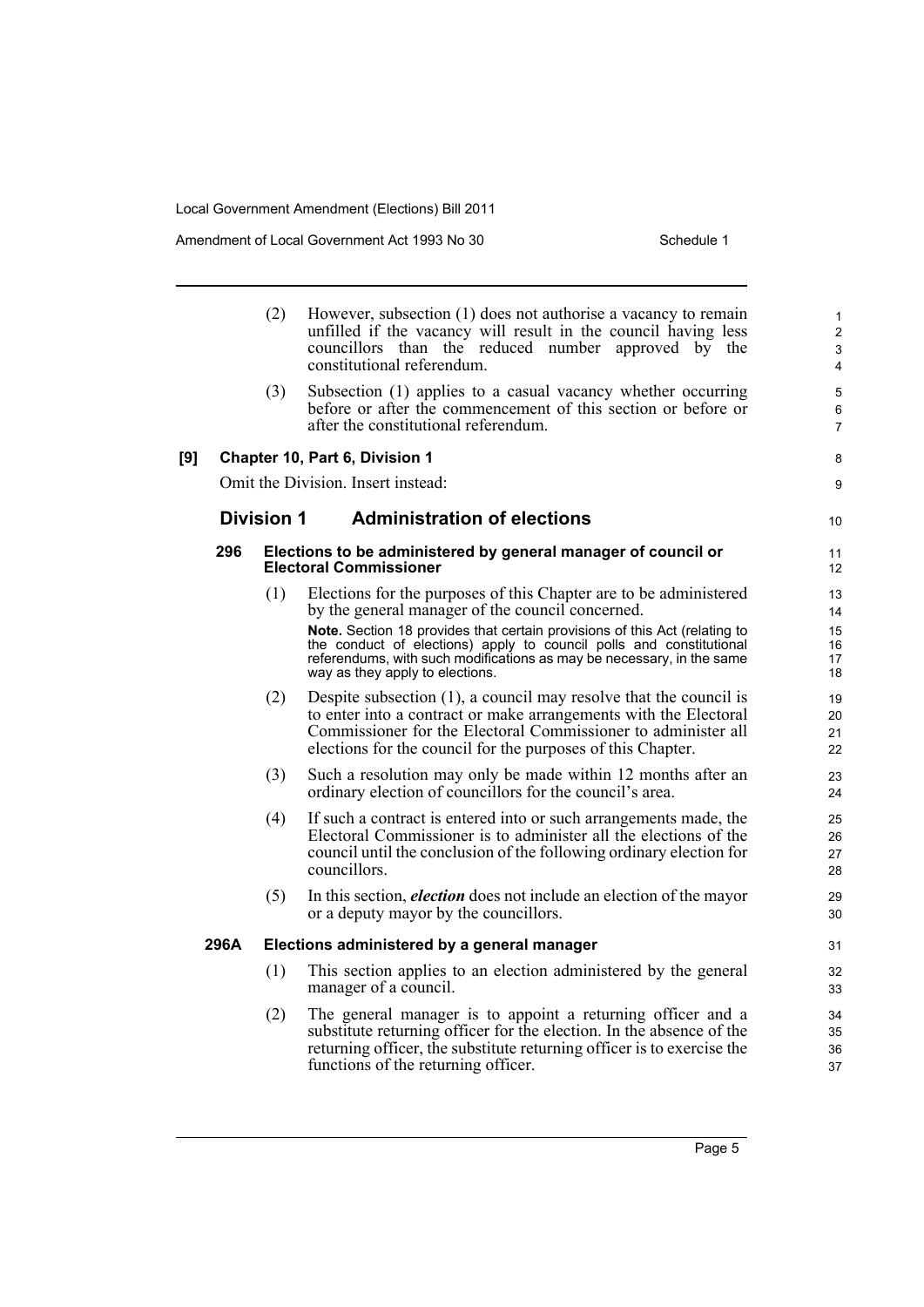Schedule 1 Amendment of Local Government Act 1993 No 30

|      | (3)                                                                                                                                                                                                    | The returning officer is to appoint one or more electoral officials.                                                                                                                                                                                                                                                                                                               | $\mathbf{1}$                     |
|------|--------------------------------------------------------------------------------------------------------------------------------------------------------------------------------------------------------|------------------------------------------------------------------------------------------------------------------------------------------------------------------------------------------------------------------------------------------------------------------------------------------------------------------------------------------------------------------------------------|----------------------------------|
|      | (4)                                                                                                                                                                                                    | An employee of a council for an area cannot be appointed as a<br>returning officer or substitute returning officer for that area.<br>However, an electoral official may be an employee of the<br>council.                                                                                                                                                                          | $\overline{2}$<br>3<br>4<br>5    |
|      | (5)                                                                                                                                                                                                    | A general manager cannot be appointed as a returning officer,<br>substitute returning officer or electoral official for any area.                                                                                                                                                                                                                                                  | 6<br>$\overline{7}$              |
|      | (6)<br>For the purpose of conducting an election, the returning officer<br>and substitute returning officer for an area are entitled to access<br>to any relevant records of the council for the area. |                                                                                                                                                                                                                                                                                                                                                                                    | 8<br>9<br>10                     |
|      | (7)                                                                                                                                                                                                    | For the purpose of administering an election, the general manager<br>is to:                                                                                                                                                                                                                                                                                                        | 11<br>12                         |
|      |                                                                                                                                                                                                        | (a)<br>appoint the polling places, and                                                                                                                                                                                                                                                                                                                                             | 13                               |
|      |                                                                                                                                                                                                        | determine the fees payable to the returning officer,<br>(b)<br>substitute returning officer and electoral officials.                                                                                                                                                                                                                                                               | 14<br>15                         |
|      | (8)                                                                                                                                                                                                    | For the purpose of conducting an election, the returning officer is<br>to determine any matter not provided for by this Act or the<br>regulations.                                                                                                                                                                                                                                 | 16<br>17<br>18                   |
|      | (9)                                                                                                                                                                                                    | Expenses incurred by the returning officer, substitute returning<br>officer and electoral officials in connection with an election are<br>to be met by the council.                                                                                                                                                                                                                | 19<br>20<br>21                   |
|      | (10)                                                                                                                                                                                                   | The returning officer and the substitute returning officer must not<br>vote at any election that they are conducting.                                                                                                                                                                                                                                                              | 22<br>23                         |
| 296B |                                                                                                                                                                                                        | Elections administered by the Electoral Commissioner                                                                                                                                                                                                                                                                                                                               | 24                               |
|      | (1)                                                                                                                                                                                                    | This section applies to an election administered by the Electoral<br>Commissioner.                                                                                                                                                                                                                                                                                                 | 25<br>26                         |
|      | (2)                                                                                                                                                                                                    | The Electoral Commissioner is to appoint a returning officer and<br>a substitute returning officer for each area. The returning officer<br>is to conduct elections on behalf of, and under the direction of, the<br>Electoral Commissioner. In the absence of the returning officer,<br>the substitute returning officer is to exercise the functions of the<br>returning officer. | 27<br>28<br>29<br>30<br>31<br>32 |
|      | (3)                                                                                                                                                                                                    | The returning officer is to appoint one or more electoral officials.                                                                                                                                                                                                                                                                                                               | 33                               |
|      | (4)                                                                                                                                                                                                    | An employee of a council for an area cannot be appointed as a<br>returning officer or substitute returning officer for that area.<br>However, an electoral official may be an employee of the                                                                                                                                                                                      | 34<br>35<br>36                   |

37

council.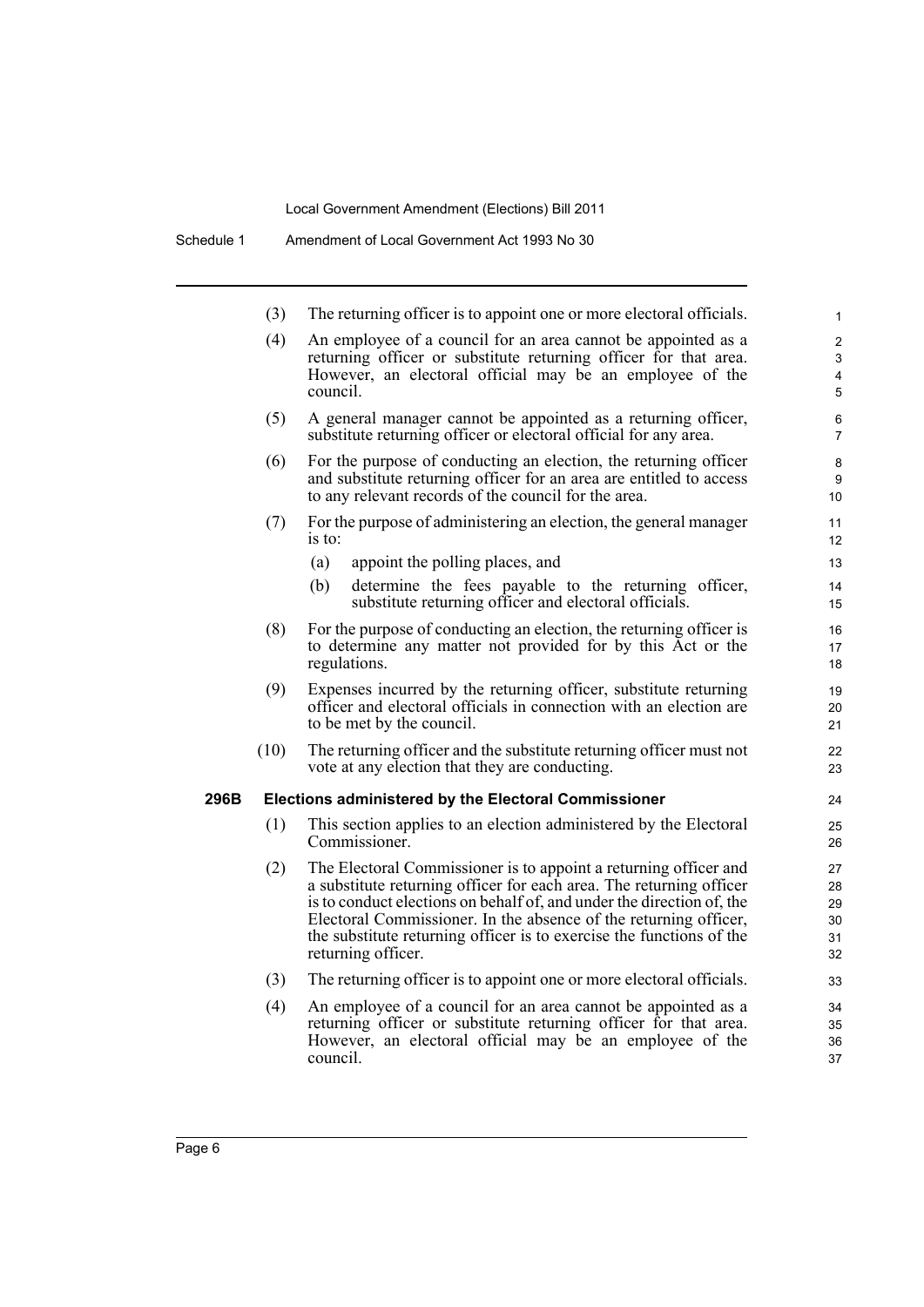|        |                                    | (5)            | For the purpose of conducting an election, the returning officer<br>and substitute returning officer for an area are entitled to access<br>to any relevant records of the council for the area.                                                                                                                     | $\mathbf{1}$<br>2<br>$\mathfrak{S}$ |
|--------|------------------------------------|----------------|---------------------------------------------------------------------------------------------------------------------------------------------------------------------------------------------------------------------------------------------------------------------------------------------------------------------|-------------------------------------|
|        |                                    | (6)            | For the purpose of conducting an election, the Electoral<br>Commissioner is to:                                                                                                                                                                                                                                     | 4<br>5                              |
|        |                                    |                | appoint the polling places, and<br>(a)                                                                                                                                                                                                                                                                              | 6                                   |
|        |                                    |                | determine the fees payable to the returning officer,<br>(b)<br>substitute returning officer and electoral officials, and                                                                                                                                                                                            | $\overline{7}$<br>8                 |
|        |                                    |                | determine any matter not provided for by this Act or the<br>(c)<br>regulations.                                                                                                                                                                                                                                     | $\boldsymbol{9}$<br>10              |
|        |                                    | (7)            | The Electoral Commissioner, the returning officer and the<br>substitute returning officer must not vote at any election that they<br>are conducting.                                                                                                                                                                | 11<br>12<br>13                      |
|        | 297                                |                | Delegation of functions by the Electoral Commissioner                                                                                                                                                                                                                                                               | 14                                  |
|        |                                    |                | The Electoral Commissioner may delegate to a person any of the                                                                                                                                                                                                                                                      | 15                                  |
|        |                                    |                | Electoral Commissioner's functions under this Act, other than<br>this power of delegation.                                                                                                                                                                                                                          | 16<br>17                            |
| $[10]$ |                                    |                | Chapter 10, Part 6, Division 2, note                                                                                                                                                                                                                                                                                | 18                                  |
|        |                                    | Omit the note. |                                                                                                                                                                                                                                                                                                                     | 19                                  |
| [11]   | Sections 299 and 300               |                |                                                                                                                                                                                                                                                                                                                     | 20                                  |
|        | Omit the sections. Insert instead: |                |                                                                                                                                                                                                                                                                                                                     |                                     |
|        | 299                                |                | Non-residential roll                                                                                                                                                                                                                                                                                                | 22                                  |
|        |                                    | (1)            | Not later than the closing date for an election, the general<br>manager is to prepare a roll of non-resident owners of rateable<br>land for confirmation as the roll of non-resident owners of<br>rateable land within the area.                                                                                    | 23<br>24<br>25<br>26                |
|        |                                    | (2)            | The roll of non-resident owners of rateable land lapses after the<br>election for which it is prepared, and it consists only of the names<br>of those non-resident owners of rateable land who have applied<br>for the inclusion of their names for the purposes of the election<br>for which it is being prepared. | 27<br>28<br>29<br>30<br>31          |
|        |                                    | (3)            | The general manager (in relation to an election administered by<br>the general manager) is to confirm as the roll of non-resident<br>owners of rateable land for the election the roll referred to in<br>subsection (1) if, in the general manager's opinion, the roll                                              | 32<br>33<br>34<br>35                |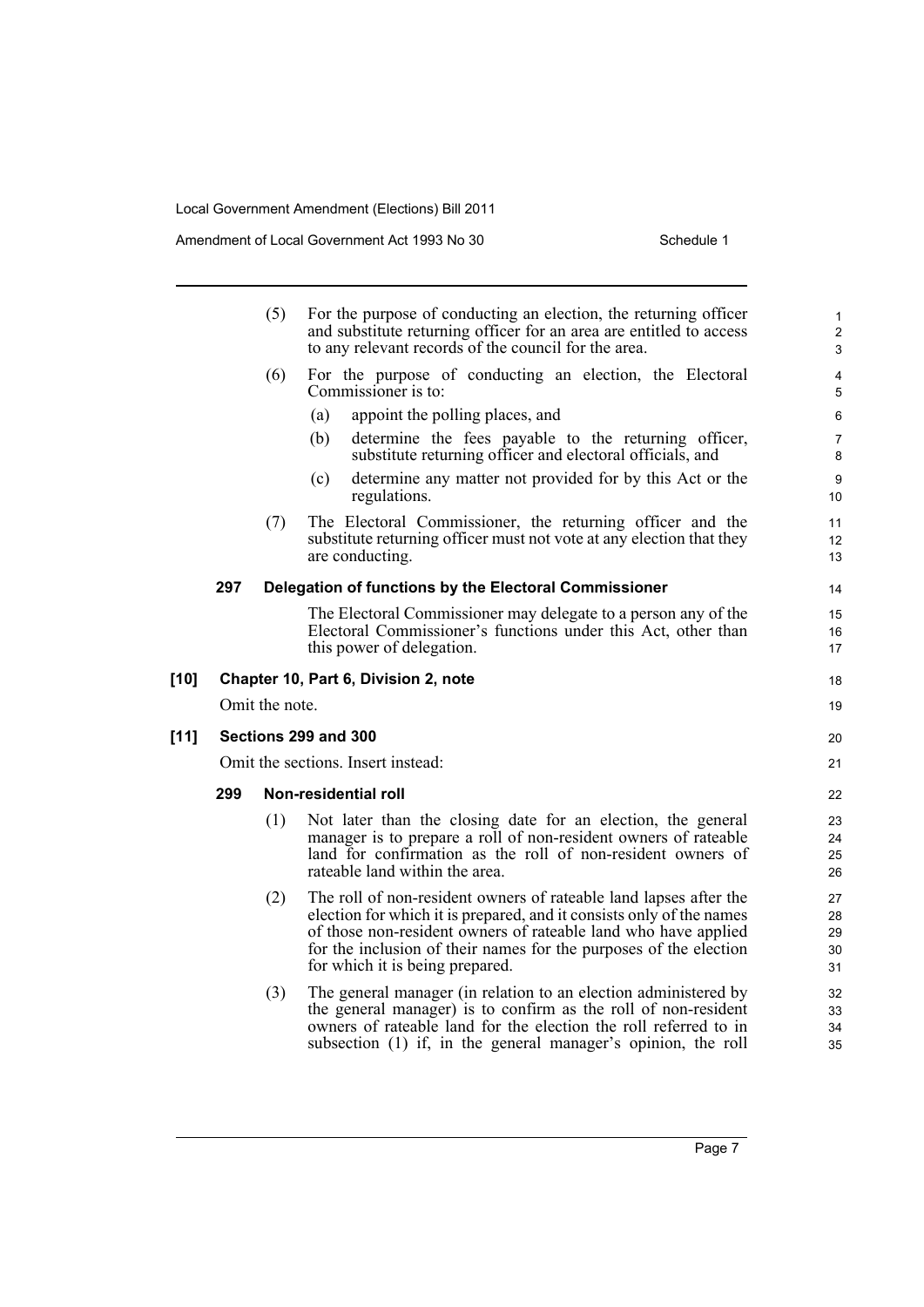Schedule 1 Amendment of Local Government Act 1993 No 30

contains the names of the persons who on the closing date are qualified for inclusion in the roll of non-resident owners of rateable land.

36 37

38 39 40

(4) The Electoral Commissioner (in relation to an election administered by the Electoral Commissioner) is to confirm as the roll of non-resident owners of rateable land for the election a roll certified by the general manager as being, in the general manager's opinion, a roll of the persons who on the closing date are qualified for inclusion in the roll of non-resident owners of rateable land.

### **300 Roll of occupiers and ratepaying lessees**

- (1) Not later than the closing date for an election, the general manager is to prepare the roll of occupiers and ratepaying lessees for confirmation as the roll of occupiers (of land within the area) and ratepaying lessees (of rateable land within the area) for the election.
- (2) The roll of occupiers and ratepaying lessees lapses after the election for which it is prepared, and it consists only of the names of those occupiers and ratepaying lessees who have applied for the inclusion of their names for the purpose of the election for which it is being prepared.
- (3) The general manager (in relation to an election administered by the general manager) is to confirm as the roll of occupiers and ratepaying lessees for the election the roll referred to in subsection (1) if, in the general manager's opinion, the roll contains the names of the persons who on the closing date are qualified for inclusion in the roll of occupiers and ratepaying lessees.
- (4) The Electoral Commissioner (in relation to an election administered by the Electoral Commissioner) is to confirm as the roll of occupiers and ratepaying lessees for the election a roll certified by the general manager as being, in the general manager's opinion, a roll of the persons who on the closing date are qualified for inclusion in the roll of occupiers and ratepaying lessees.

### **[12] Section 313**

Omit the section. Insert instead:

### **313 List of residents failing to vote**

(1) After the close of the poll at a contested election, the general manager (in relation to an election administered by the general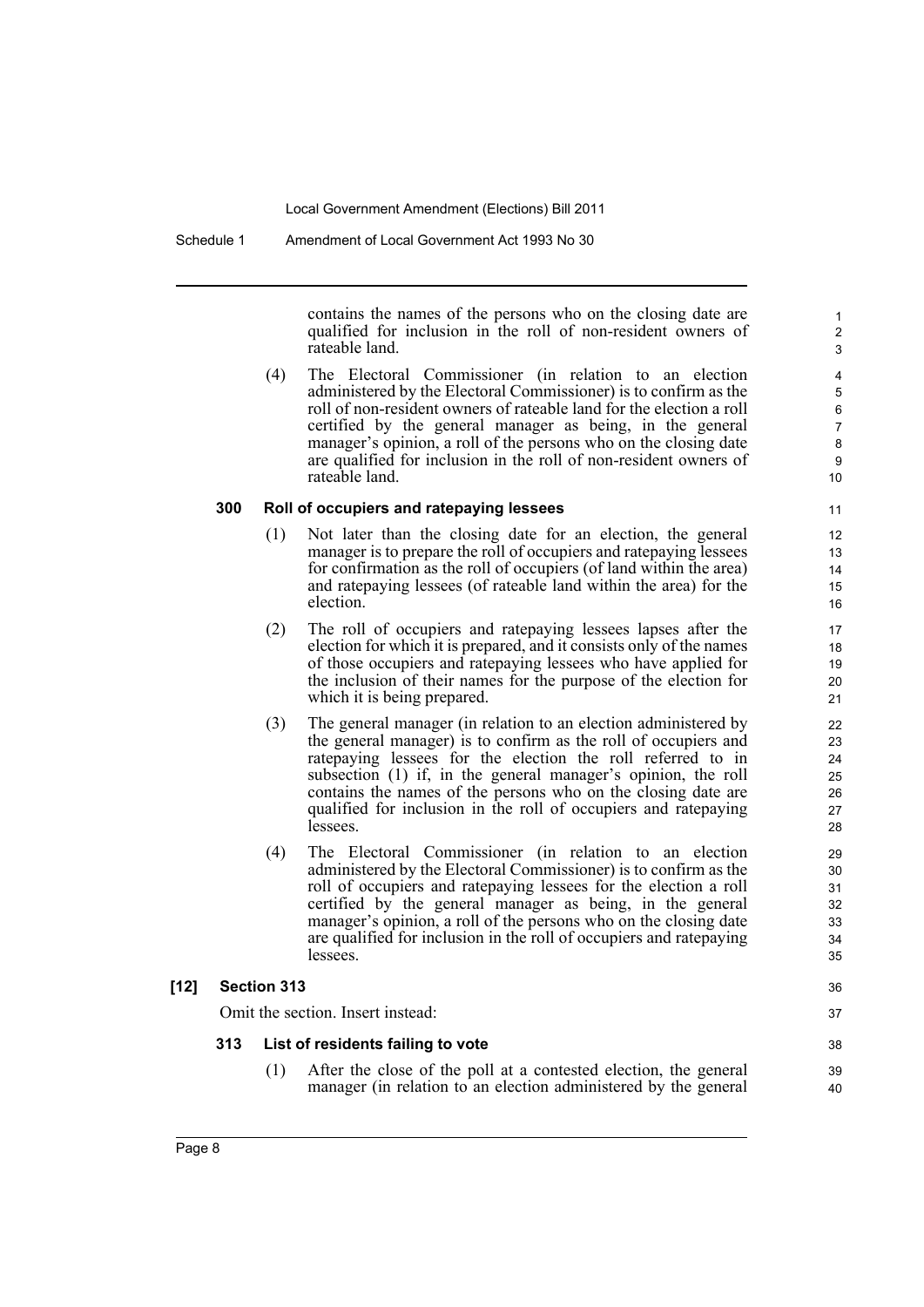Amendment of Local Government Act 1993 No 30 Schedule 1

manager) or the Electoral Commissioner (in relation to an election administered by the Electoral Commissioner) is to prepare a list of the names of the persons on the residential roll for the election who, although entitled to vote at the election, appear to have failed to vote and do not appear to have a sufficient reason for the failure.

(2) The general manager (in relation to an election administered by the general manager) must forward that list to the Electoral Commissioner within 14 days (or within such longer period as may be prescribed by the regulations) after the close of the poll at the election.

#### **[13] Section 317 Validity of elections**

Insert "(in relation to an election administered by the Electoral Commissioner) or the general manager or returning officer (in relation to an election administered by the general manager)" after "returning officer" in section  $317(1)(c)$ .

#### **[14] Section 434B**

Insert after section 434A:

#### **434B Expenses to be borne by council**

- (1) The Director-General may recover the reasonable expenses incurred by the Director-General in, or in respect of, the preparation of a Departmental representative's report under this Division that relates to the administration of an election by a general manager, including investigation expenses of the Director-General or the Departmental representative.
- (2) The Director-General may make a determination of the amount of the expenses referred to in subsection (1) and serve a notice on the council requiring the amount so determined be paid in recovery of the expenses.
- (3) An amount equal to the expenses as so determined is payable to the Director-General as a debt by the council concerned, except as determined by the Director-General.
- (4) The council may apply to the Administrative Decisions Tribunal for a review of whether any part of the expenses so determined are not reasonable expenses.
- (5) The Director-General must give effect to any decision of the Tribunal on a review of the determination of the amount of the expenses.

11 12

> 13 14

18

20 21 22

- 15 16
- 17
- 
- 
- 
- -
- 19
- - 23 24 25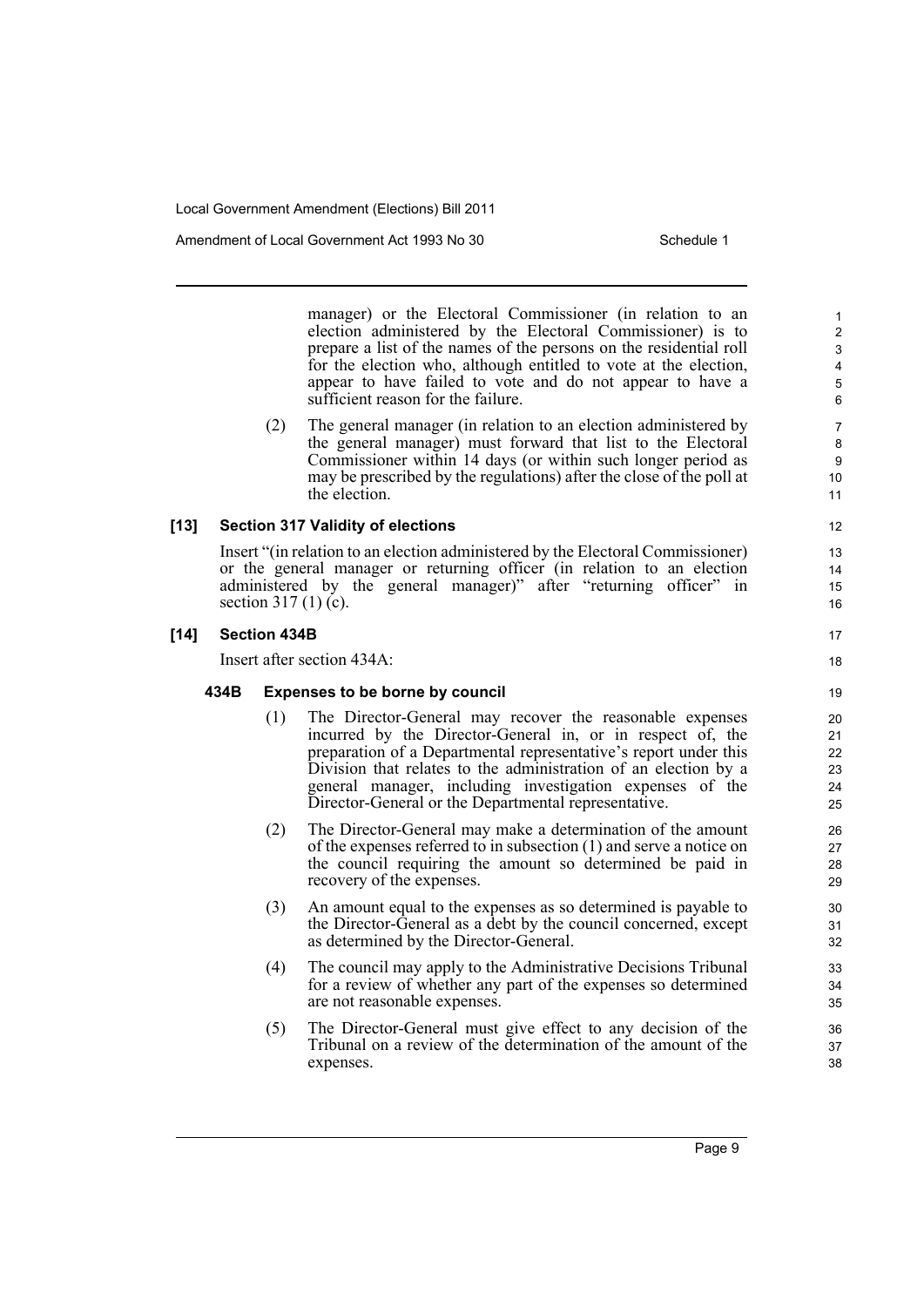|        | Schedule 1        | Amendment of Local Government Act 1993 No 30                                                                                                                                                                                                                                                                      |  |
|--------|-------------------|-------------------------------------------------------------------------------------------------------------------------------------------------------------------------------------------------------------------------------------------------------------------------------------------------------------------|--|
|        | (6)               | A reference in this section to expenses incurred includes a<br>reference to remuneration paid to departmental staff.                                                                                                                                                                                              |  |
| $[15]$ |                   | <b>Schedule 6 Regulations</b>                                                                                                                                                                                                                                                                                     |  |
|        |                   | Insert the following at the end of the list of examples to item 14 (Elections):<br>Compliance with Director-General's guidelines relating to the<br>administration of elections                                                                                                                                   |  |
| $[16]$ |                   | Schedule 8 Savings, transitional and other provisions consequent on<br>the enactment of other Acts                                                                                                                                                                                                                |  |
|        |                   | Insert at the end of clause $1(1)$ :                                                                                                                                                                                                                                                                              |  |
|        |                   | Local Government Amendment (Elections) Act 2011                                                                                                                                                                                                                                                                   |  |
| $[17]$ | <b>Schedule 8</b> |                                                                                                                                                                                                                                                                                                                   |  |
|        |                   | Insert at the end of the Schedule, with appropriate numbering:                                                                                                                                                                                                                                                    |  |
|        | <b>Part</b>       | Provisions consequent on enactment of<br><b>Local Government Amendment (Elections)</b><br><b>Act 2011</b>                                                                                                                                                                                                         |  |
|        |                   | <b>Definition</b>                                                                                                                                                                                                                                                                                                 |  |
|        |                   | In this Part, <i>amending Act</i> means the <i>Local Government</i><br>Amendment (Elections) Act 2011.                                                                                                                                                                                                            |  |
|        |                   | <b>Dispensing with by-elections</b>                                                                                                                                                                                                                                                                               |  |
|        |                   | Section 294, as amended by the amending Act, extends to a<br>casual vacancy occurring before the commencement of that Act.                                                                                                                                                                                        |  |
|        | election          | <b>Council may retain Electoral Commissioner to administer</b><br>elections, polls and referendums until end of 2012 ordinary                                                                                                                                                                                     |  |
|        | (1)               | Despite section 296, a council may resolve, before 31 October<br>2011 (or such later date as may be prescribed by the regulations),<br>that the Electoral Commissioner is to administer its elections<br>(including the 2012 ordinary election for councillors), council<br>polls and constitutional referendums. |  |
|        | (2)               | The council must, as soon as possible, notify the following<br>persons of the making of such a resolution:                                                                                                                                                                                                        |  |
|        |                   | the Electoral Commissioner,<br>(a)                                                                                                                                                                                                                                                                                |  |
|        |                   | the Director-General.<br>(b)                                                                                                                                                                                                                                                                                      |  |